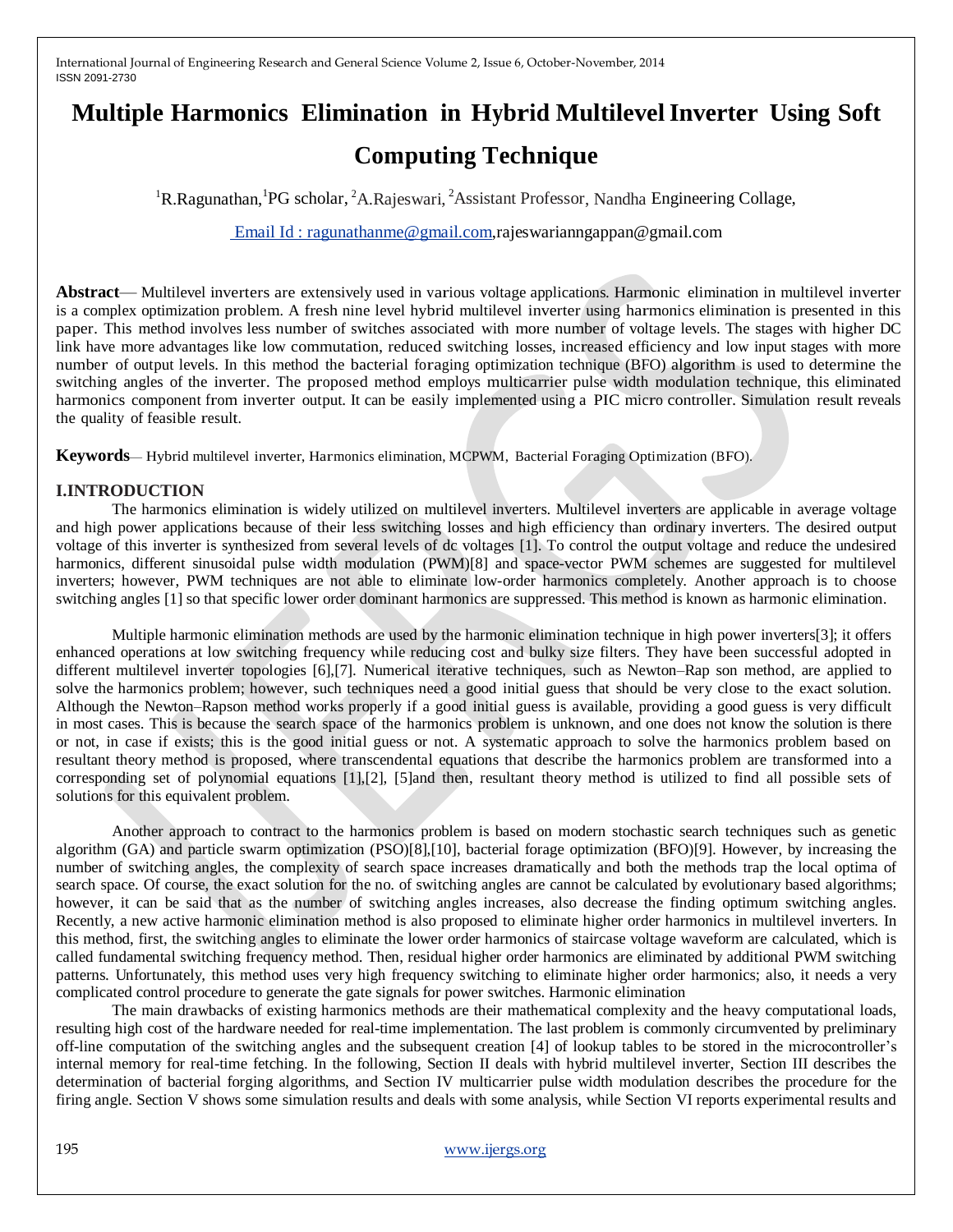their conclusion. Good agreement is noted among experimental and simulation results, confirming the accuracy of the proposed technique.

# **II.HYBRID MULTILEVEL INVERTER**

There are several topologies such as neutral point clamped or diode clamped multilevel inverter, flying capacitor based multilevel inverter, cascaded H-bridge multilevel inverter and hybrid H-bridge multilevel inverter. The main disadvantage of diode clamped multilevel inverter topology is restriction to the high power operation. The first topology introduced is the series H-bridge design,[7],[12] in which several configurations have been obtained. This topology consists of series power conversion cells which form the cascaded Hbridge multilevel inverter and power levels may be scaled easily. An apparent disadvantage of this topology is the requirement of large number of isolated voltage sources. The proposed topology for multilevel inverter has high number of steps associated with low number of power switches. In addition, for producing the levels at the output voltage, a procedure for calculating the required dc voltage source is proposed. The advantage of the hybrid multilevel inverter is modularized structure The multilevel inverter has a general structure of the hybrid multilevel inverter is shown in figure. 1. Each of the separate voltage source (1Vs, 2Vs, 4Vs) is connected in series with other sources via a special circuit associated with it. Each stage of the circuit consists of only one active switching element and one bypass diode that make the output voltage as positive one with several levels

[12]. The basic operation of modified hybrid multilevel inverter for producing the output voltage as +1Vdc is to turn on the switch S1 (S2 and S3 turn off) and turning on S2 (S1 and S3 turn off) for producing output voltage as +2Vdc. Similarly other levels can be achieved by turning on the suitable switches at particular intervals; It can be inferred that only one Hbridge is connected to get both positive and negative polarity. The main advantage of modified hybrid multilevel inverter is high number of levels with reduced number of switches.

The Figure below shows the typical output voltage waveform of a Hybrid Multilevel Inverter with 3 separate dc sources.



#### **III.BACTERIAL FORAGING OPTIMIZATION**

Bacterial Foraging Algorithm (BFA) was planned by Passino is inspired by the social foraging behavior of Escherichia coli. BFA has been widely accepted as a global optimization algorithm of current interest for distributed optimization. BFA has already drawn the attention of researchers because of its efficiency in solving real-world optimization problems in several application domains. This optimization technique is relatively new to the family of nature-inspired optimization algorithms [9]. Soft computing tools like Genetic algorithm (GA) and Simulated Annealing have become standard procedures for designing optimized antennas where analytical optimization becomes tough and does not provide satisfactory result. GA ruled several years for antenna optimization problems. But search for new computationally efficient algorithms to handle computationally large and complex problems are continuing. Apart from the modification of GA new paradigms have been developed. These are Particle Swarm Optimization (PSO), Ant Colony Optimization and Bacteria Foraging Algorithm (BFA). Among them, BFA being the latest trend that is efficient in optimizing parameters of the structures. Nowadays Bacteria Foraging technique is gaining importance in the optimization problems. Because

- Philosophy says, Biology provides highly automated, robust and effective organism
- Search strategy of bacteria is salutary (like common fish) in nature
- Bacteria can sense, decide and act so adopts social foraging (foraging in groups)

Above all Search and optimal foraging decision making of animals can be used for solving engineering problems. To perform social foraging an animal needs communication capabilities and it gains advantages that can exploit essentially the sensing capabilities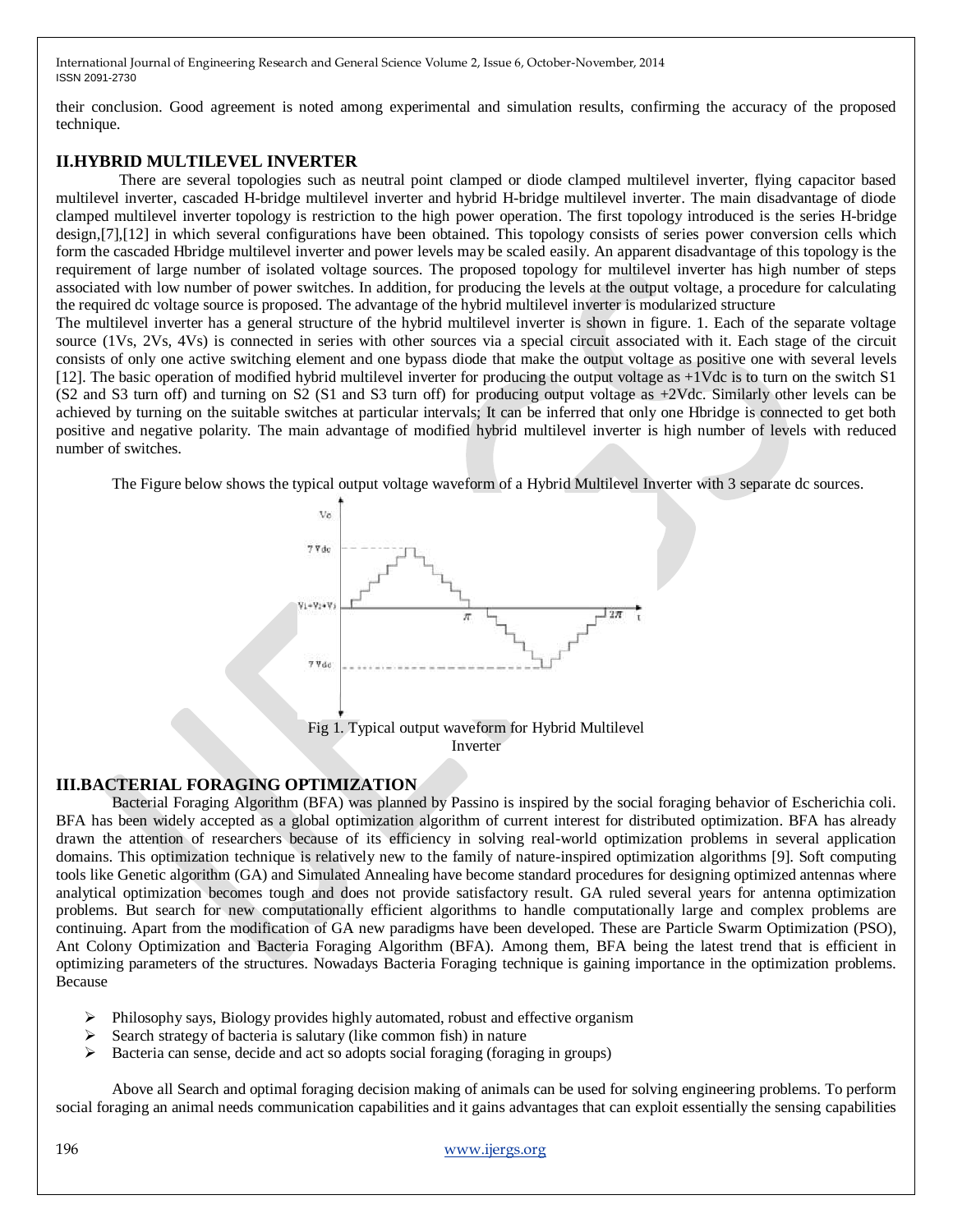of the group, so that the group can gang-up on larger prey, individuals can obtain protection from predators while in a group, and in a certain sense the group can forage a type of collective intelligence.

### **Working Principle**

In this algorithm, the population comprises of a set of individuals, where each individual is called a bacterium. Bacteria search for nutrients in a manner to maximize energy obtained per unit time[9]. Individual bacterium also communicates with others by sending signals. The flow chart shows the working of BFA optimization algorithm.



A bacterium passes through the following phases during its lifetime:

- 1. Chemotaxis
- 2. Swarming
- 3. Reproduction
- 4. Elimination-Dispersal

#### **Chemotaxis:**

The process, in which a bacterium moves by taking small steps while searching for nutrients, is called chemotaxis. The key idea of BFOA is to mimic the chemotactic movement of virtual bacteria in the problem search space[9]. During chemotaxis, a bacterium moves in one of the two different manners: swim, or tumble. If the bacterium changes its direction of motion, it is called tumbling. If the bacterium moves ahead in the same direction, it is called swimming. Whereas, if it changes its direction of motion, it is called tumbling. During movement, a bacterium aims at moving towards a nutrient gradient and tries to avoid noxious environment. Generally a bacterium moves for a longer distance in a friendly environment. Let \_*i*(*j, k, l*) represents *ith* bacterium at *jth* chemotactic, *kth* reproduction and *lth* elimination-dispersal step. *C(i)* is the size of the step taken in a random direction specified by the tumble.

$$
\Theta i(j+1, k, l) = \Theta i(j, k, l) + C(i)\phi(j)
$$
 (1)

#### **Swarming:**

An interesting group behavior has been observed for several species of bacteria including E. coli and S. typhimurium, where intricate and stable spatio-temporal patterns (swarms) are formed by the cells in semisolid nutrient medium. A group of E. coli cells arrange themselves in interesting patterns around the nutrient gradient. The cells release an attractant named aspertate, which helps them to aggregate into groups and move as concentric patterns of swarms with high bacterial density. This cell-to-cell signaling in E. coli is termed as swarming.

# **Reproduction**

When the bacteria get enough food for growth, they increase in length and in presence of suitable temperature they break in the middle to form an exact replica of itself. This phenomenon inspired Passino to introduce an event of reproduction in BFOA. In the

#### 197 [www.ijergs.org](http://www.ijergs.org/)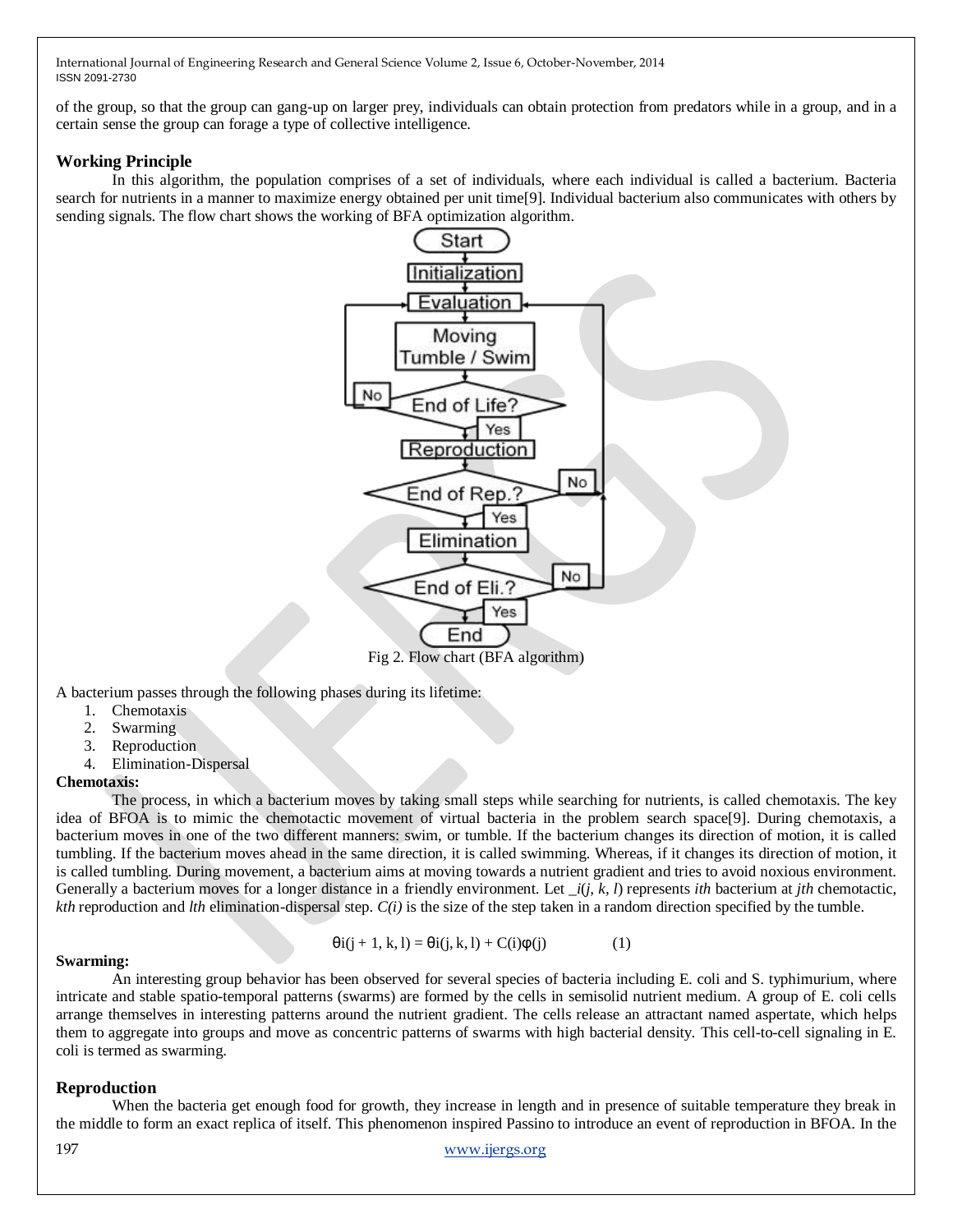algorithm, the least healthy bacteria eventually die while each of the healthier bacteria (i.e., those with better fitness value) split into two bacteria, which are then placed in the same location. In this way, the population size is kept constant. Thus, the reproduction step consists of sorting the bacteria in the population  $\theta i(j, k, l)$ ,  $\forall i$ ,  $i = 1, ..., S$  based on their objective function value  $f(\theta i(j, k, l))$  and eliminating half of them with the worst fitness. The remaining half will be duplicated as to maintain a fixed population size.

# **Elimination and Dispersal**

Gradual or sudden changes in the local environment, where a bacterium population lives, may occur due to adverse situations like rise in temperature [8],[9]. Events may take place in such a way that all the bacteria in a region may be killed or a group may be dispersed into a new location. To simulate this phenomenon in BFOA, some bacteria are liquidated at random with a very small probability while the new replacements are randomly initialized over the search space [13],[15].

#### **IV.MULTICARRIER PWM TECHNIQUE**

Multicarrier PWM technique is the widely adopted modulation strategy for multilevel inverter. It is similar to that of the sinusoidal PWM strategy except for the fact that several carriers are used [11]. Multicarrier PWM is one in which several triangular carrier signals are compared with one sinusoidal modulating signal. The number of carriers required to produce m level output is m 1. The reference waveform has peak to peak amplitude of Am and a frequency fm .The reference is continuously compared with each of the carrier signals and whenever the reference is greater than the carrier signal, pulse is generated[11],[14]. Frequency modulation ratio is defined as the ratio of carrier frequency and modulating frequency. Amplitude modulation ratio is defined as the ratio of amplitude of modulating signal and amplitude of carrier signals.

# **Types of Multicarrier PWM Method**

- There are a few types of the multicarrier PWM method. There are,
- 1. Alternate Phase Opposition Disposition (APOD)
- 2. Phase Opposition Disposition (POD)
- 3. Phase Disposition (PD)

# **Alternate Phase Opposition Disposition (APOD)**

The carrier waves have to be displaced from each other by 180 degrees alternately as shown in Figure 3. In this modulation, the inverter switching frequency and the device switching frequency is given by and respectively. It was found and can be implemented in all types of multilevel inverter, but it is best suitable for NPC. It is do because each carrier signal can be related to each semiconductor devices. It is not suitable for CHB as there is an uneven disturbance of power because each vertical shift related to each carrier and level to a particular bridge.



#### **Phase Opposition Disposition (POD)**

The carrier waveform are in all phase above and below the zero reference value; however there is 180 degree phase shift between the ones above and below zero respectively as shown in figure 4.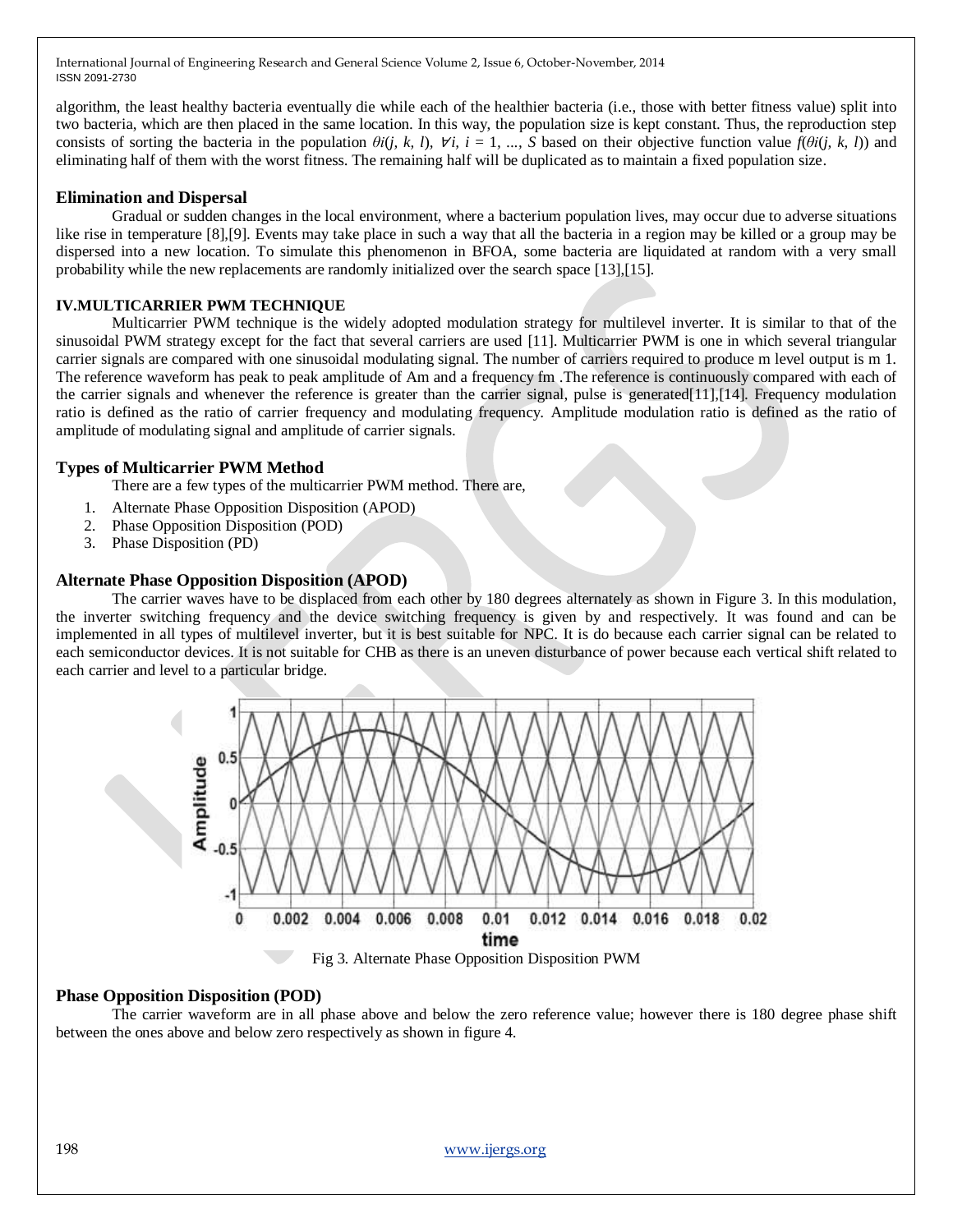



# **Phase Disposition (PD)**

For the phase disposition technique, a zero point is set as the reference point. The carrier signals are set to be in phase for above and below reference point (zero line). Figure 5 show that the phase disposition multicarrier PWM.



# **V.SIMULATION RESULTS**

The simulation model of proposed system is shown in the Figure 6. The nine level hybrid multilevel inverter to validate the computational results for switching angles, a simulation is carried out in MATLAB/SIMULINK software tool for a nine level hybrid multilevel inverter. The proposed method is used to get sinusoidal waveform and reduced harmonics with minimum number of components. The three different dc input are used, It is in the order of V1, 2V1, 3V1. Given input dc voltage are V1=60v, 2V1=120v, 3V1=180v. Therefore the efficiency of the multilevel inverter is increased. Soft computing method gives the switching angles. The low order harmonics are reduced significantly.



Fig 6. Simulation Diagram of Proposed System

199 [www.ijergs.org](http://www.ijergs.org/)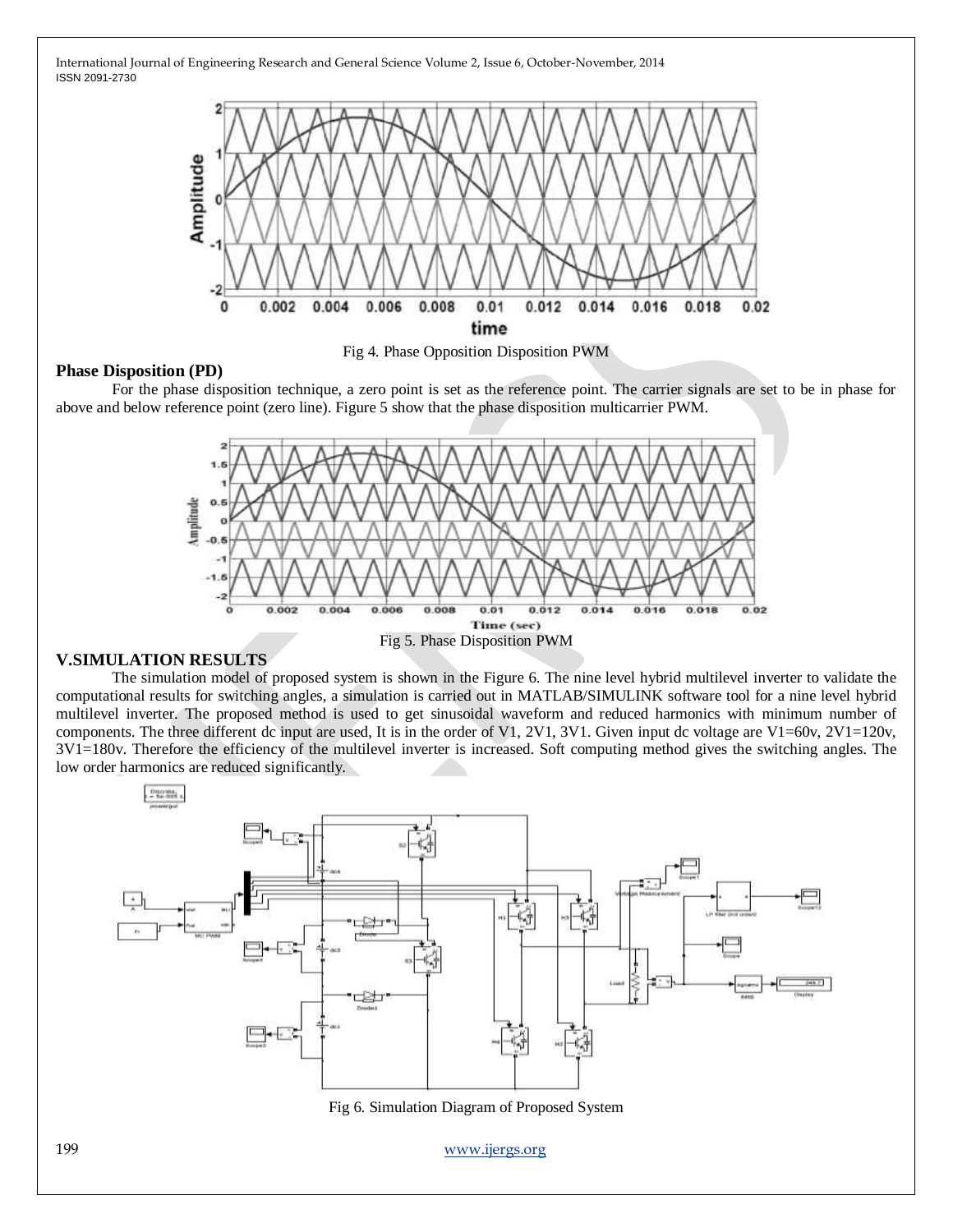



#### **VI.CONCLUSION**

In this paper, a nine level hybrid multilevel inverter is used to get sinusoidal waveform and also to increase the efficiency of the inverter. The simulation results shows nine level hybrid multilevel inverter have been illustrated using MATLAB software. Multilevel inverter is generally used to obtain a high resolution and produces near sinusoidal output waveform using reduced number of switches and low switching losses. The harmonic reduction is achieved to a greater extent than the other conventional inverters. The basic structure details and operating characteristics of hybrid multilevel inverter have been described by taking a nine level configuration and also extend the design flexibility. These proposed control schemes have been demonstrated through simulation.

#### **REFERENCE:**

[1] Concettina Buccella, Carlo Cecati, Maria Gabriella Cimoroni, and Kaveh Razi, "Analytical Method for Pattern Generation in Five-Level Cascaded H-Bridge Inverter Using Selective Harmonic Elimination" IEEE Trans. Ind. Electron., vol. 61, no. 11, pp. 1963–1971, Nov 2014.